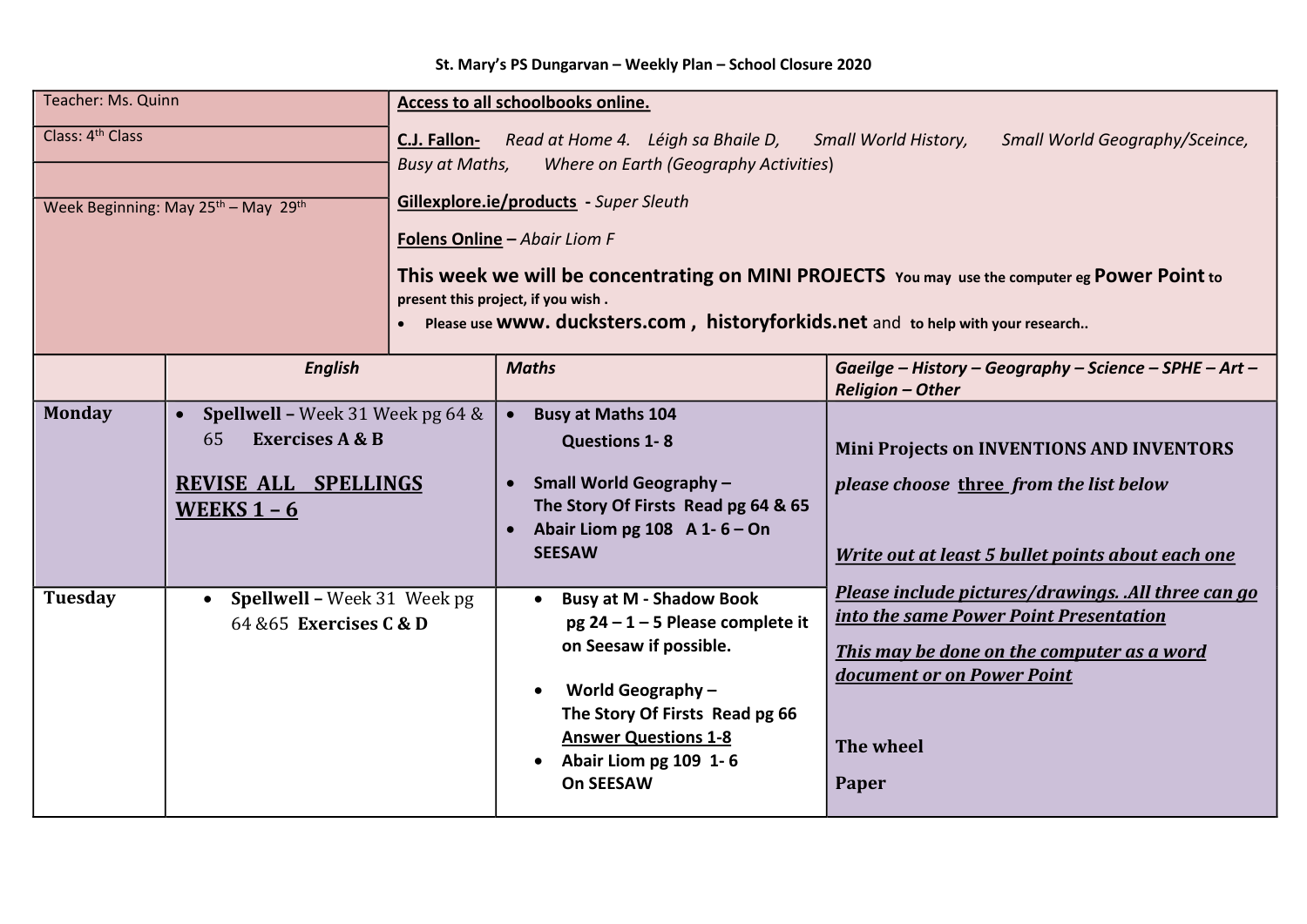| Wednesday       | Spellwell - Week 31 Week pg<br>$\bullet$<br><b>Exercises E &amp; F</b><br>66 & 67 | Busy at M - Shadow Book pg 24<br>Questions $6 - 9$ & Challenge<br>Please complete it on Seesaw if<br>possible.<br><b>Small World Geography-</b><br>$\bullet$<br>The Story Of Firsts Read pg 67<br>Answer questions $A1 - 6$<br>Abair Liom pg 110 1-6<br>$\bullet$ | <b>The Printing Press</b><br><b>The Compass</b><br><b>The Bicycle</b><br>The light Bulb<br>Electricity<br><b>The Steam Engine</b> |
|-----------------|-----------------------------------------------------------------------------------|-------------------------------------------------------------------------------------------------------------------------------------------------------------------------------------------------------------------------------------------------------------------|-----------------------------------------------------------------------------------------------------------------------------------|
|                 |                                                                                   | <b>On SEESAW</b>                                                                                                                                                                                                                                                  | The telephone<br>The car                                                                                                          |
| <b>Thursday</b> | Spellwell - Week 31 Week pg 64 &                                                  | Busy at M - Shadow Book pg 44 -                                                                                                                                                                                                                                   |                                                                                                                                   |
|                 | <b>Exercises G &amp; H</b><br>65                                                  | Questions 1& 2 - Please                                                                                                                                                                                                                                           | The aeroplane                                                                                                                     |
|                 |                                                                                   | complete it on Seesaw if<br>possible.                                                                                                                                                                                                                             | X rays                                                                                                                            |
|                 |                                                                                   |                                                                                                                                                                                                                                                                   | <b>The Internet</b>                                                                                                               |
|                 |                                                                                   | <b>Small World Geography -</b><br>$\bullet$                                                                                                                                                                                                                       |                                                                                                                                   |
|                 |                                                                                   | The Srory Of Firsts Read pg 68                                                                                                                                                                                                                                    |                                                                                                                                   |
|                 |                                                                                   | <b>Answer Questions B 1 &amp; 2</b>                                                                                                                                                                                                                               |                                                                                                                                   |
|                 |                                                                                   | Leigh sa Bhaile pg 110<br>$\bullet$                                                                                                                                                                                                                               |                                                                                                                                   |
| Friday          |                                                                                   | Busy at M - Shadow Book pg 44 -<br>Questions 3 - 6<br>Please complete it on Seesaw if<br>possible.<br>Leigh sa Bhaile pg 111                                                                                                                                      |                                                                                                                                   |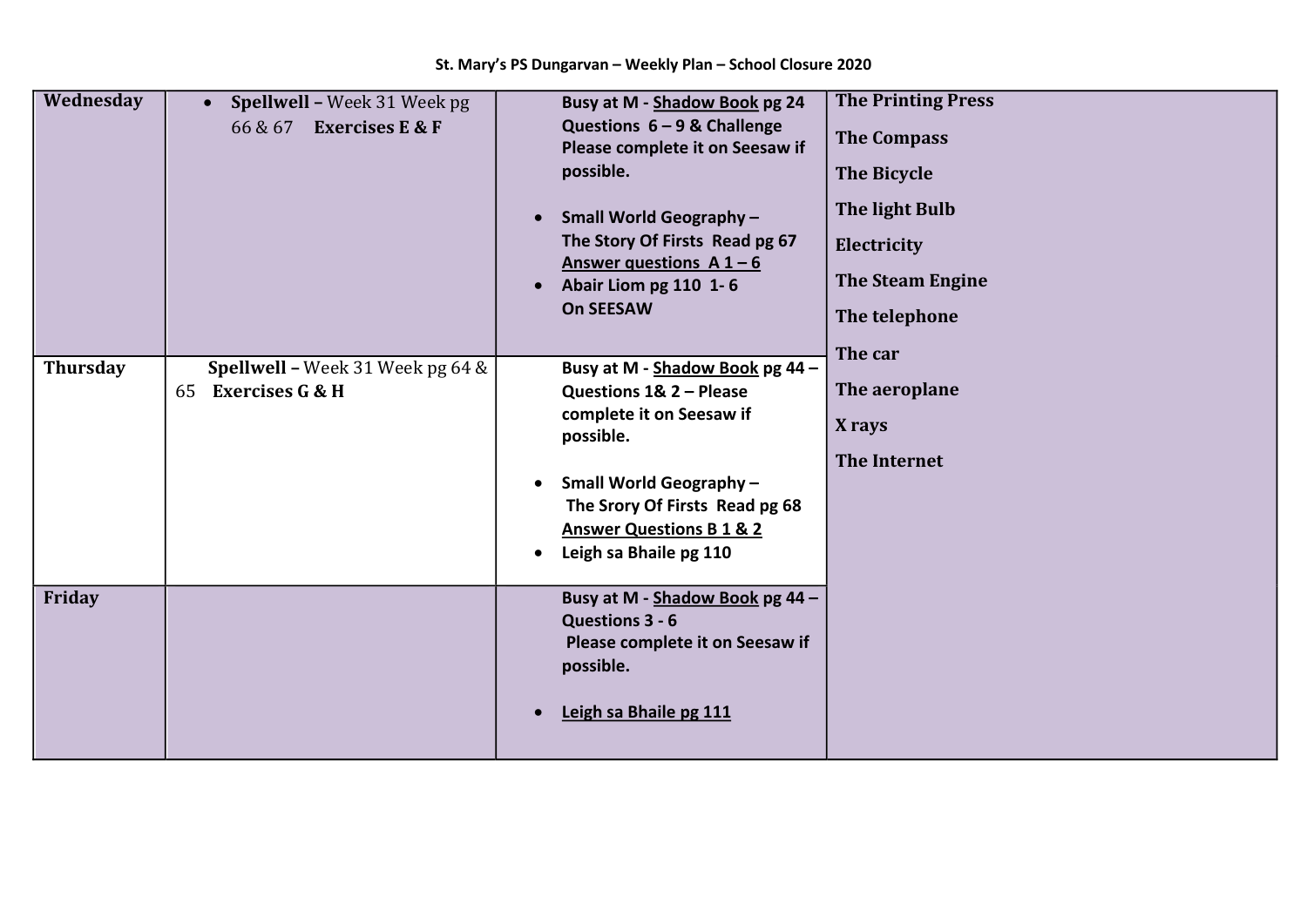## **COMPETITION TIME**

**DECORATE A POTATO !!!!!!** 

**PAINT IT!** 

**DRESS IT UP ! DRESS IT DOWN !** 

**MAKE IT AMAZING!** 

**USE YOUR IMAGINATION!** 

**WORK YOUR MAGIC !**